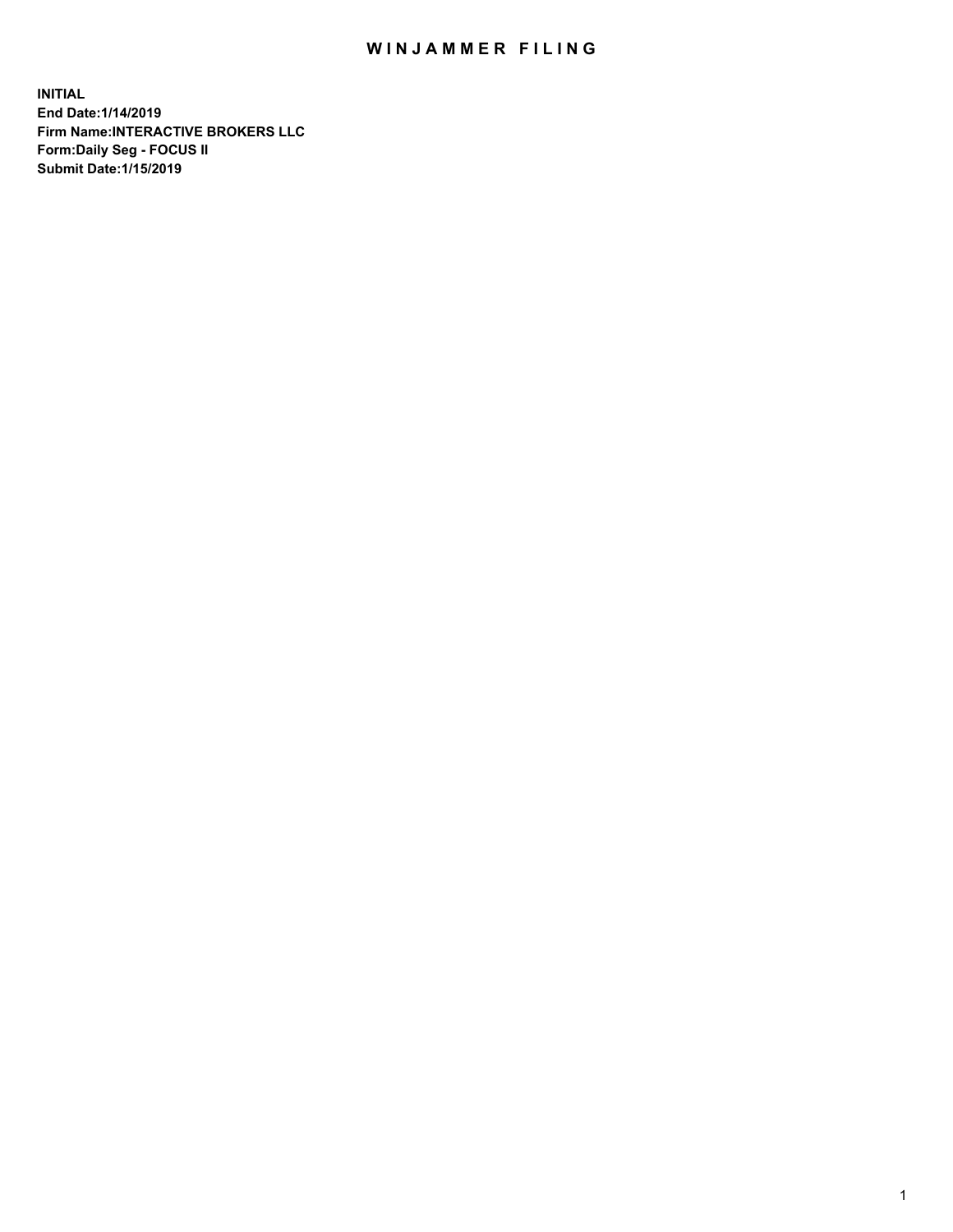**INITIAL End Date:1/14/2019 Firm Name:INTERACTIVE BROKERS LLC Form:Daily Seg - FOCUS II Submit Date:1/15/2019 Daily Segregation - Cover Page**

| Name of Company                                                                                                                                                                                                                                                                                                                | <b>INTERACTIVE BROKERS LLC</b>                                                                  |
|--------------------------------------------------------------------------------------------------------------------------------------------------------------------------------------------------------------------------------------------------------------------------------------------------------------------------------|-------------------------------------------------------------------------------------------------|
| <b>Contact Name</b>                                                                                                                                                                                                                                                                                                            | James Menicucci                                                                                 |
| <b>Contact Phone Number</b>                                                                                                                                                                                                                                                                                                    | 203-618-8085                                                                                    |
| <b>Contact Email Address</b>                                                                                                                                                                                                                                                                                                   | jmenicucci@interactivebrokers.c<br>om                                                           |
| FCM's Customer Segregated Funds Residual Interest Target (choose one):<br>a. Minimum dollar amount: ; or<br>b. Minimum percentage of customer segregated funds required:% ; or<br>c. Dollar amount range between: and; or<br>d. Percentage range of customer segregated funds required between:% and%.                         | $\overline{\mathbf{0}}$<br>$\overline{\mathbf{0}}$<br>155,000,000 245,000,000<br>0 <sub>0</sub> |
| FCM's Customer Secured Amount Funds Residual Interest Target (choose one):<br>a. Minimum dollar amount: ; or<br>b. Minimum percentage of customer secured funds required:%; or<br>c. Dollar amount range between: and; or<br>d. Percentage range of customer secured funds required between:% and%.                            | $\overline{\mathbf{0}}$<br>$\overline{\mathbf{0}}$<br>80,000,000 120,000,000<br>00              |
| FCM's Cleared Swaps Customer Collateral Residual Interest Target (choose one):<br>a. Minimum dollar amount: ; or<br>b. Minimum percentage of cleared swaps customer collateral required:% ; or<br>c. Dollar amount range between: and; or<br>d. Percentage range of cleared swaps customer collateral required between:% and%. | $\overline{\mathbf{0}}$<br>$\underline{\mathbf{0}}$<br>0 <sub>0</sub><br>0 <sub>0</sub>         |

Attach supporting documents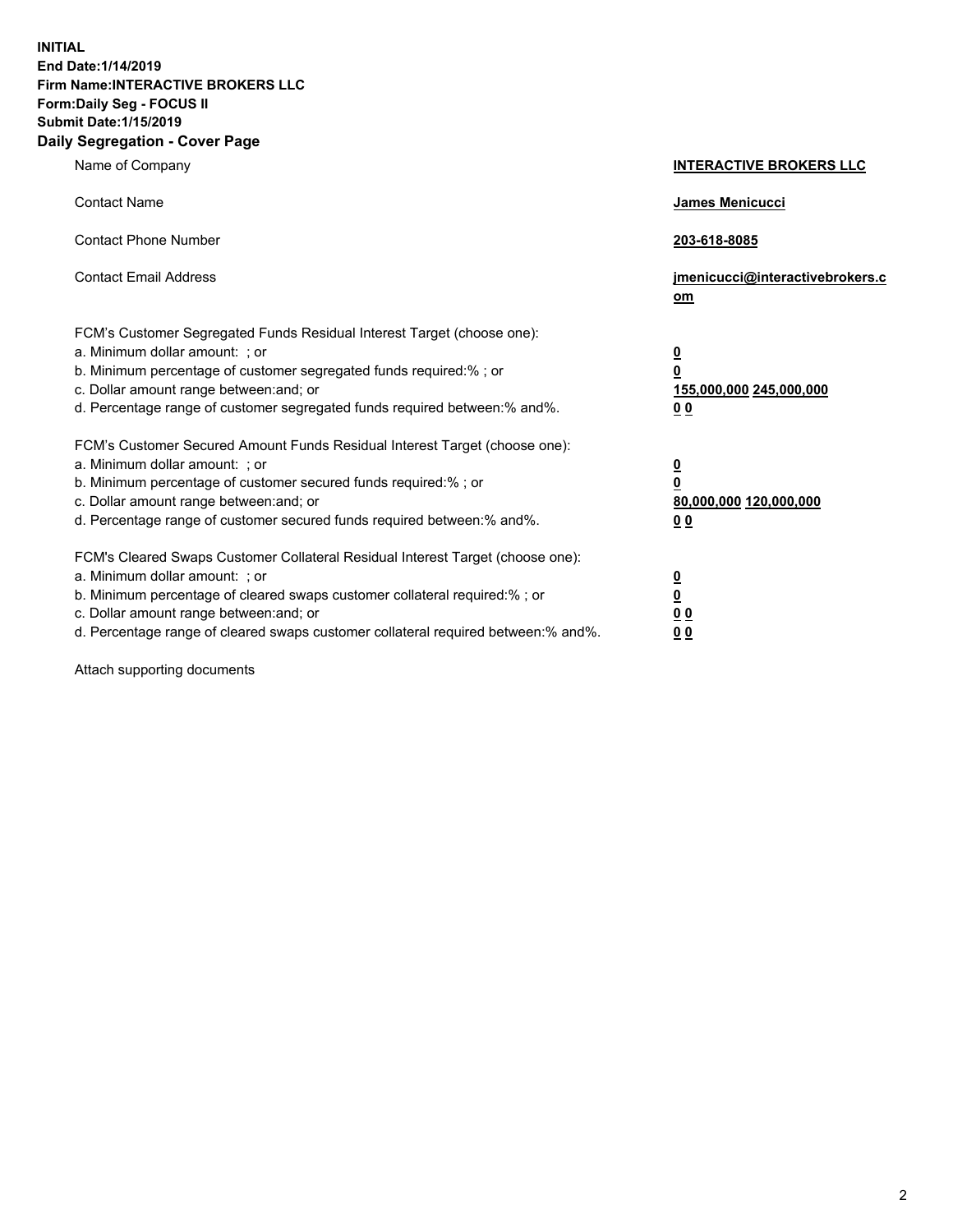## **INITIAL End Date:1/14/2019 Firm Name:INTERACTIVE BROKERS LLC Form:Daily Seg - FOCUS II Submit Date:1/15/2019 Daily Segregation - Secured Amounts**

|     | Daily Segregation - Secured Amounts                                                         |                                  |
|-----|---------------------------------------------------------------------------------------------|----------------------------------|
|     | Foreign Futures and Foreign Options Secured Amounts                                         |                                  |
|     | Amount required to be set aside pursuant to law, rule or regulation of a foreign            | $0$ [7305]                       |
|     | government or a rule of a self-regulatory organization authorized thereunder                |                                  |
| 1.  | Net ledger balance - Foreign Futures and Foreign Option Trading - All Customers             |                                  |
|     | A. Cash                                                                                     | 433,897,295 [7315]               |
|     | B. Securities (at market)                                                                   | $0$ [7317]                       |
| 2.  | Net unrealized profit (loss) in open futures contracts traded on a foreign board of trade   | 1,570,048 [7325]                 |
| 3.  | Exchange traded options                                                                     |                                  |
|     | a. Market value of open option contracts purchased on a foreign board of trade              | 130,692 [7335]                   |
|     | b. Market value of open contracts granted (sold) on a foreign board of trade                | -39,681 [7337]                   |
| 4.  | Net equity (deficit) (add lines 1.2. and 3.)                                                | 435,558,354 [7345]               |
| 5.  | Account liquidating to a deficit and account with a debit balances - gross amount           | 2,672 [7351]                     |
|     | Less: amount offset by customer owned securities                                            | 0 [7352] 2,672 [7354]            |
| 6.  | Amount required to be set aside as the secured amount - Net Liquidating Equity              | 435,561,026 [7355]               |
|     | Method (add lines 4 and 5)                                                                  |                                  |
| 7.  | Greater of amount required to be set aside pursuant to foreign jurisdiction (above) or line | 435,561,026 [7360]               |
|     | 6.                                                                                          |                                  |
|     | FUNDS DEPOSITED IN SEPARATE REGULATION 30.7 ACCOUNTS                                        |                                  |
| 1.  | Cash in banks                                                                               |                                  |
|     | A. Banks located in the United States                                                       | 78,467,206 [7500]                |
|     | B. Other banks qualified under Regulation 30.7                                              | 0 [7520] 78,467,206 [7530]       |
| 2.  | Securities                                                                                  |                                  |
|     | A. In safekeeping with banks located in the United States                                   | 408,309,938 [7540]               |
|     | B. In safekeeping with other banks qualified under Regulation 30.7                          | 0 [7560] 408,309,938 [7570]      |
| 3.  | Equities with registered futures commission merchants                                       |                                  |
|     | A. Cash                                                                                     | $0$ [7580]                       |
|     | <b>B.</b> Securities                                                                        | $0$ [7590]                       |
|     | C. Unrealized gain (loss) on open futures contracts                                         | $0$ [7600]                       |
|     | D. Value of long option contracts                                                           | $0$ [7610]                       |
| 4.  | E. Value of short option contracts                                                          | 0 [7615] 0 [7620]                |
|     | Amounts held by clearing organizations of foreign boards of trade<br>A. Cash                |                                  |
|     | <b>B.</b> Securities                                                                        | $0$ [7640]<br>$0$ [7650]         |
|     | C. Amount due to (from) clearing organization - daily variation                             | $0$ [7660]                       |
|     | D. Value of long option contracts                                                           | $0$ [7670]                       |
|     | E. Value of short option contracts                                                          | 0 [7675] 0 [7680]                |
| 5.  | Amounts held by members of foreign boards of trade                                          |                                  |
|     | A. Cash                                                                                     | 97,353,681 [7700]                |
|     | <b>B.</b> Securities                                                                        | $0$ [7710]                       |
|     | C. Unrealized gain (loss) on open futures contracts                                         | -10,164,228 [7720]               |
|     | D. Value of long option contracts                                                           | 130,692 [7730]                   |
|     | E. Value of short option contracts                                                          | -39,681 [7735] 87,280,464 [7740] |
| 6.  | Amounts with other depositories designated by a foreign board of trade                      | 0 [7760]                         |
| 7.  | Segregated funds on hand                                                                    | $0$ [7765]                       |
| 8.  | Total funds in separate section 30.7 accounts                                               | 574,057,608 [7770]               |
| 9.  | Excess (deficiency) Set Aside for Secured Amount (subtract line 7 Secured Statement         | 138,496,582 [7380]               |
|     | Page 1 from Line 8)                                                                         |                                  |
| 10. | Management Target Amount for Excess funds in separate section 30.7 accounts                 | 80,000,000 [7780]                |
| 11. | Excess (deficiency) funds in separate 30.7 accounts over (under) Management Target          | 58,496,582 [7785]                |
|     |                                                                                             |                                  |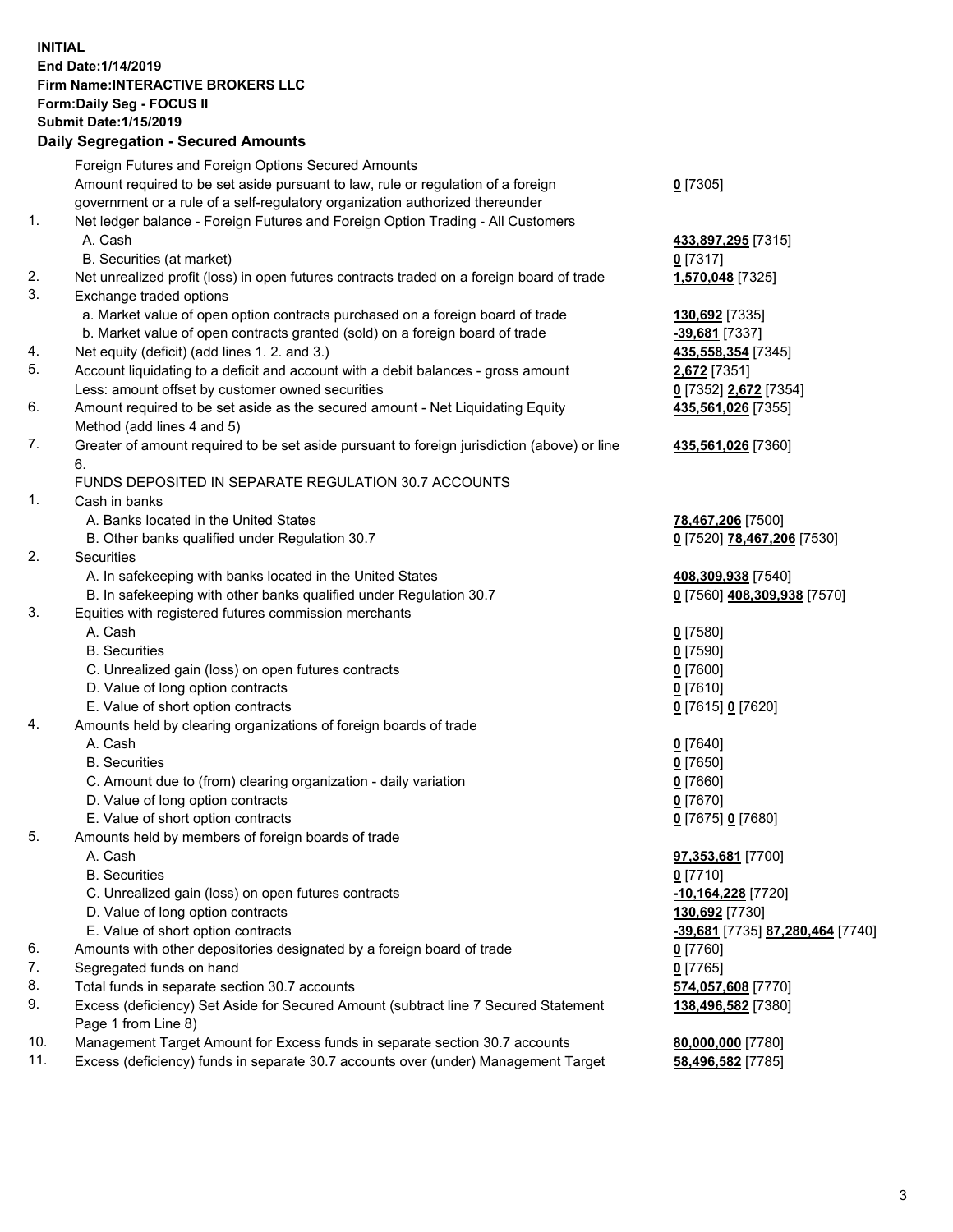**INITIAL End Date:1/14/2019 Firm Name:INTERACTIVE BROKERS LLC Form:Daily Seg - FOCUS II Submit Date:1/15/2019 Daily Segregation - Segregation Statement** SEGREGATION REQUIREMENTS(Section 4d(2) of the CEAct) 1. Net ledger balance A. Cash **3,917,711,998** [7010] B. Securities (at market) **0** [7020] 2. Net unrealized profit (loss) in open futures contracts traded on a contract market **-39,228,905** [7030] 3. Exchange traded options A. Add market value of open option contracts purchased on a contract market **342,749,641** [7032] B. Deduct market value of open option contracts granted (sold) on a contract market **-391,634,639** [7033] 4. Net equity (deficit) (add lines 1, 2 and 3) **3,829,598,095** [7040] 5. Accounts liquidating to a deficit and accounts with debit balances - gross amount **1,399,612** [7045] Less: amount offset by customer securities **0** [7047] **1,399,612** [7050] 6. Amount required to be segregated (add lines 4 and 5) **3,830,997,707** [7060] FUNDS IN SEGREGATED ACCOUNTS 7. Deposited in segregated funds bank accounts A. Cash **385,232,145** [7070] B. Securities representing investments of customers' funds (at market) **2,390,202,460** [7080] C. Securities held for particular customers or option customers in lieu of cash (at market) **0** [7090] 8. Margins on deposit with derivatives clearing organizations of contract markets A. Cash **107,210,290** [7100] B. Securities representing investments of customers' funds (at market) **1,222,870,859** [7110] C. Securities held for particular customers or option customers in lieu of cash (at market) **0** [7120] 9. Net settlement from (to) derivatives clearing organizations of contract markets **-8,374,897** [7130] 10. Exchange traded options A. Value of open long option contracts **342,873,176** [7132] B. Value of open short option contracts **-391,804,068** [7133] 11. Net equities with other FCMs A. Net liquidating equity **0** [7140] B. Securities representing investments of customers' funds (at market) **0** [7160] C. Securities held for particular customers or option customers in lieu of cash (at market) **0** [7170] 12. Segregated funds on hand **0** [7150] 13. Total amount in segregation (add lines 7 through 12) **4,048,209,965** [7180] 14. Excess (deficiency) funds in segregation (subtract line 6 from line 13) **217,212,258** [7190] 15. Management Target Amount for Excess funds in segregation **155,000,000** [7194]

16. Excess (deficiency) funds in segregation over (under) Management Target Amount Excess

**62,212,258** [7198]